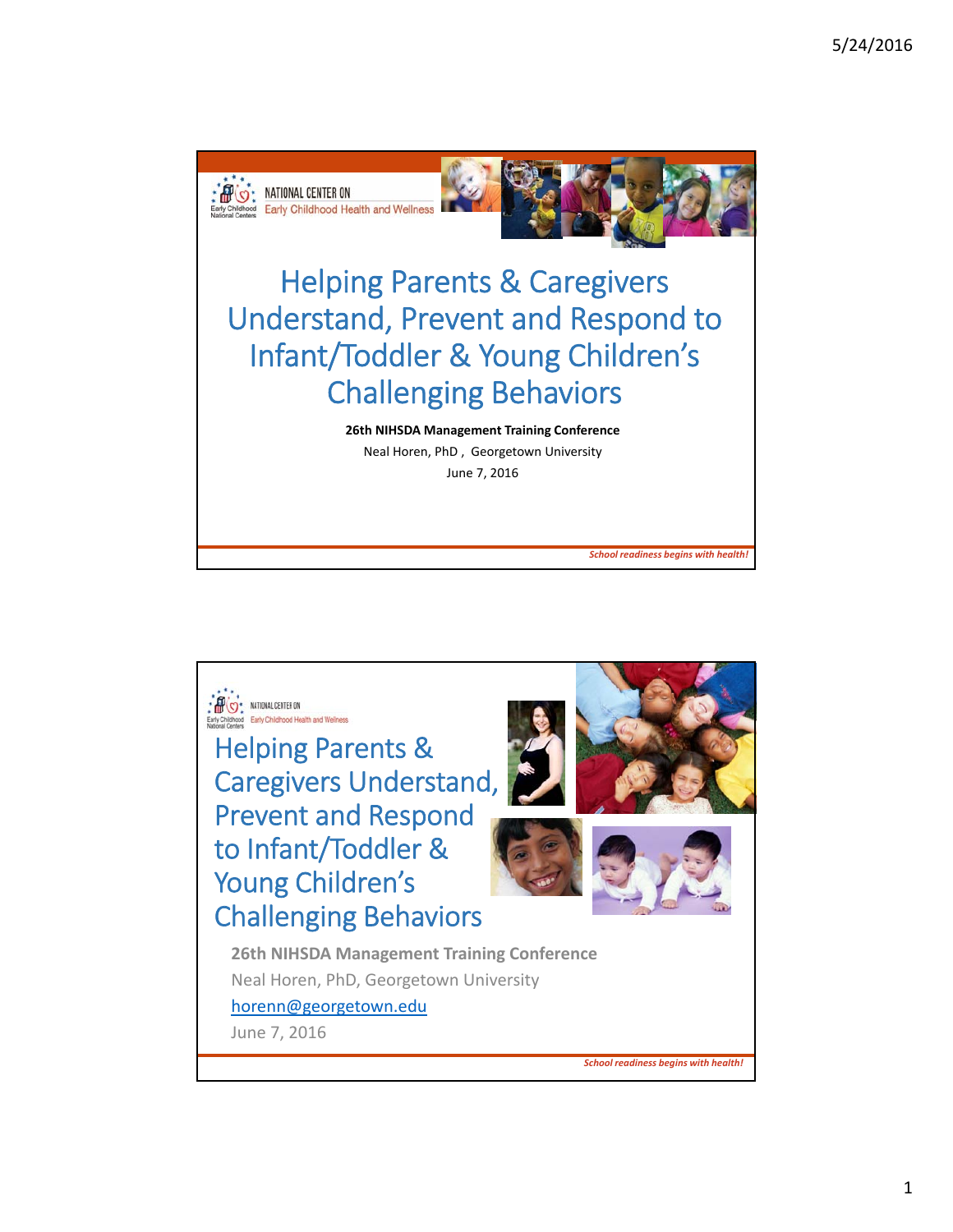

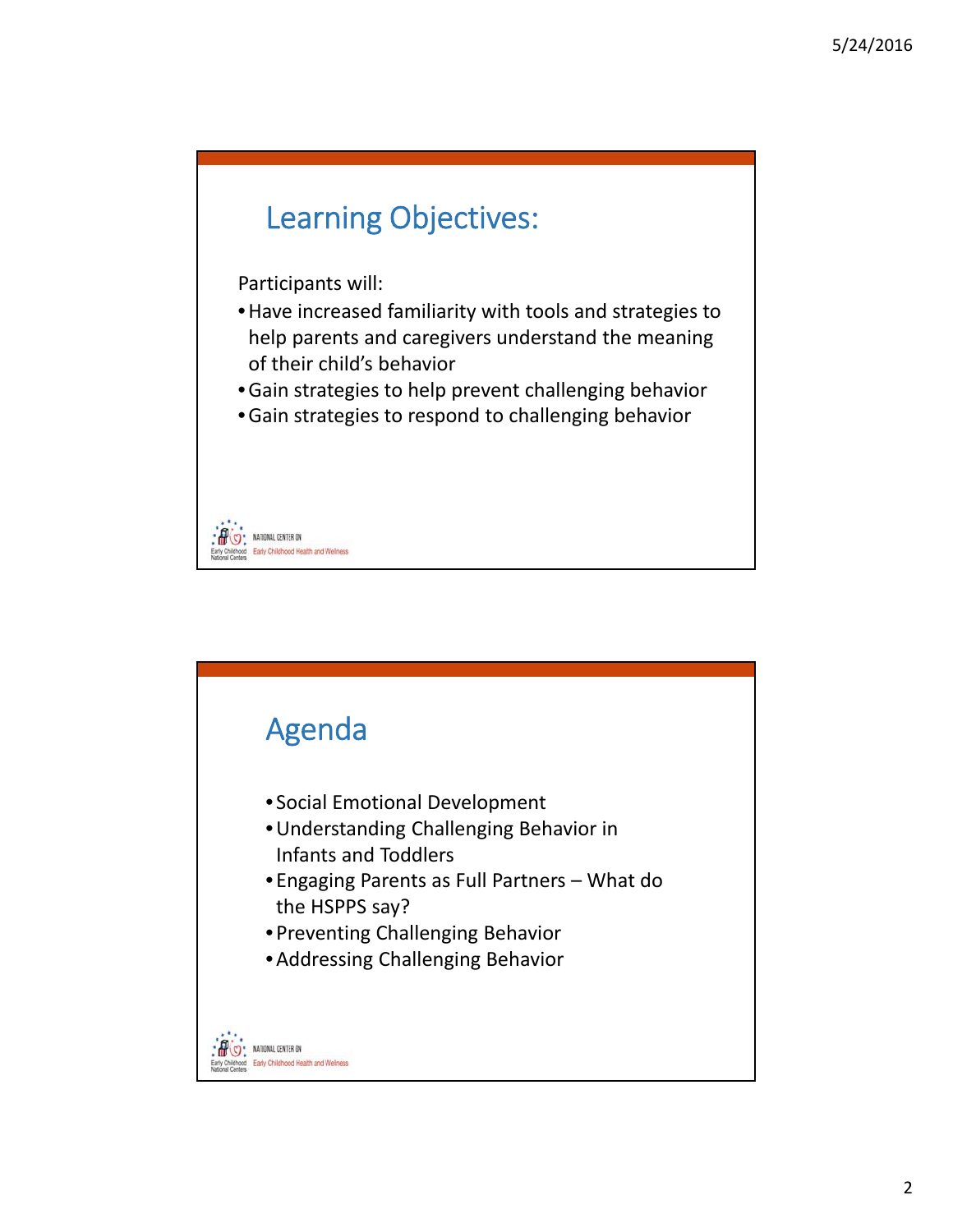

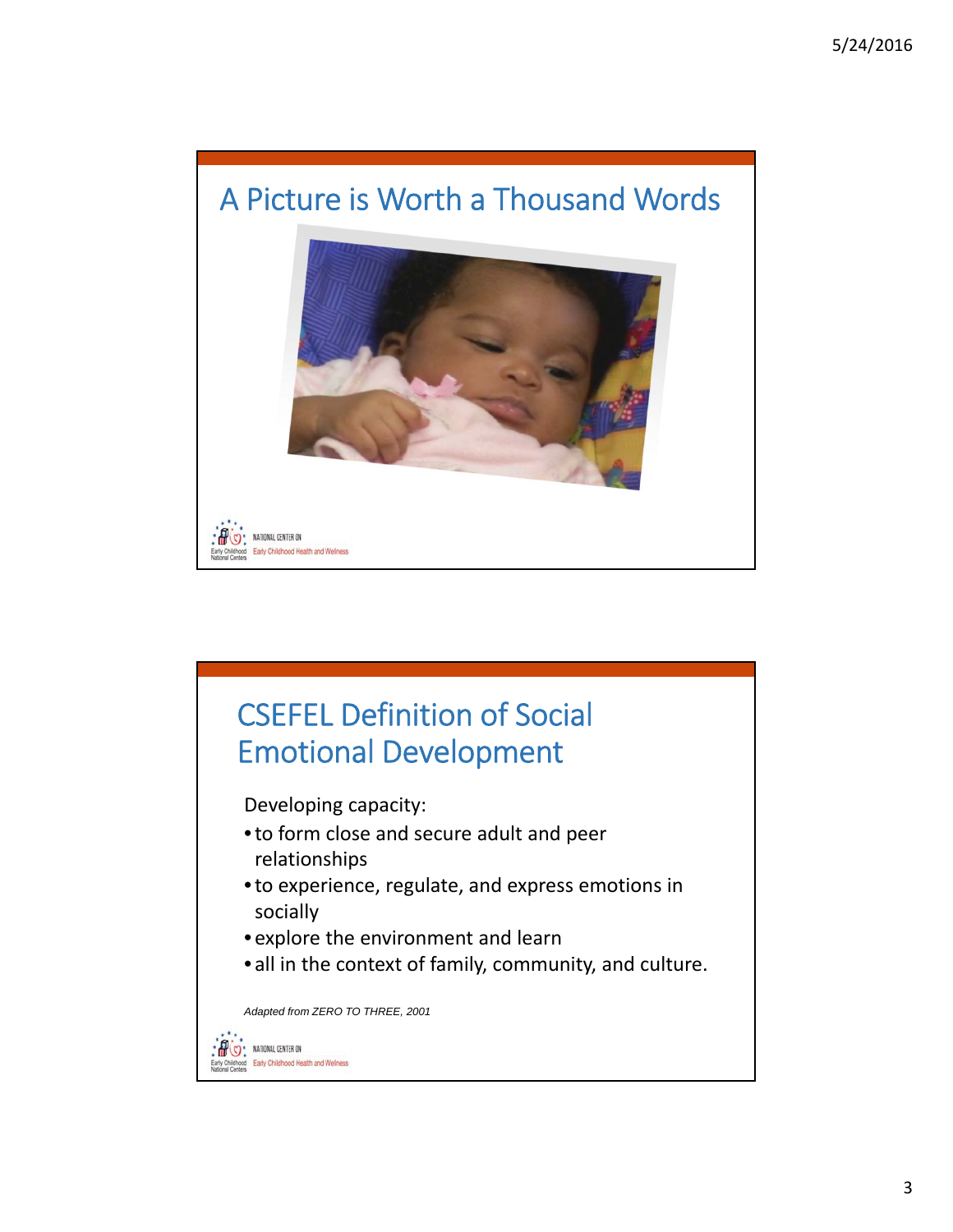

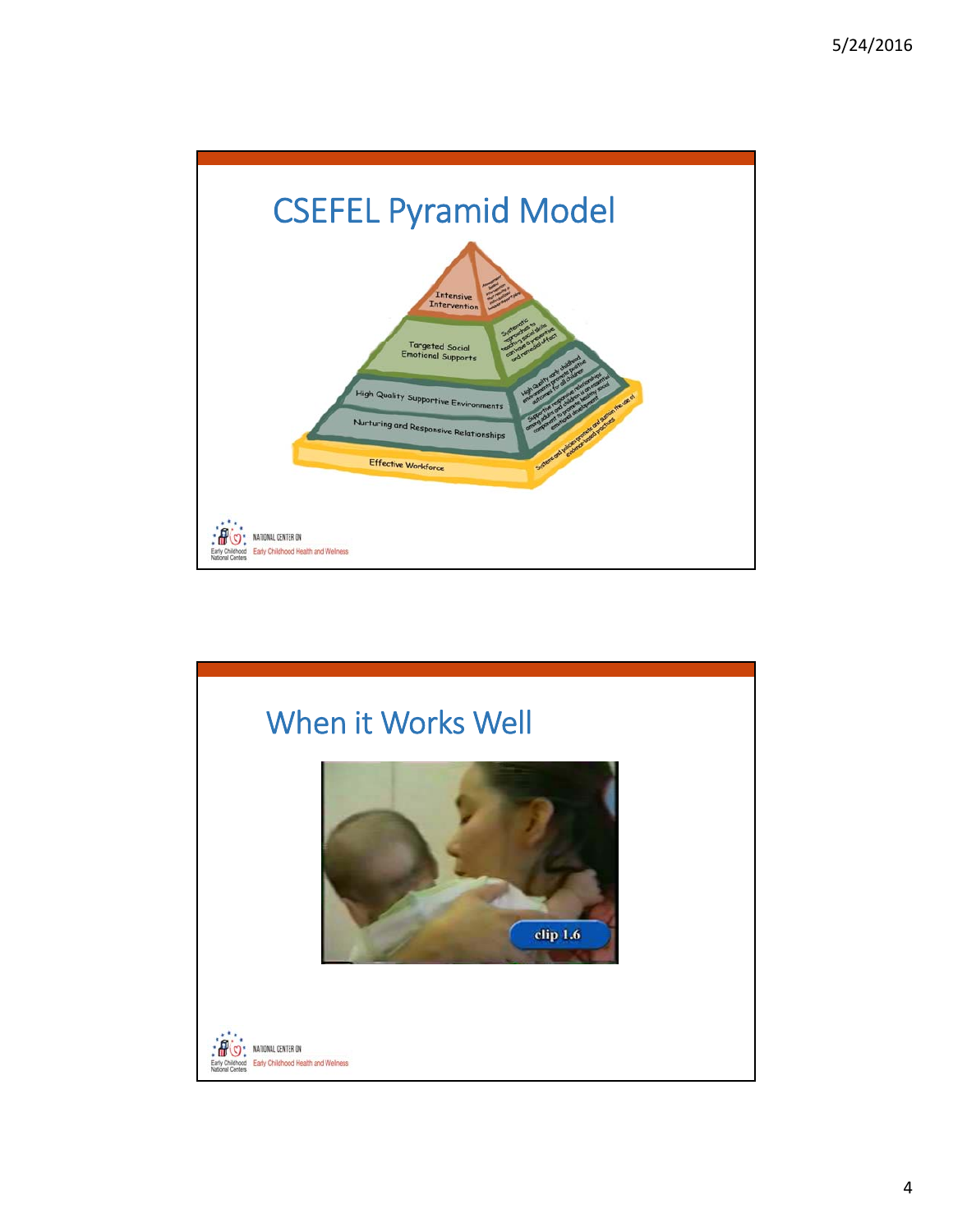

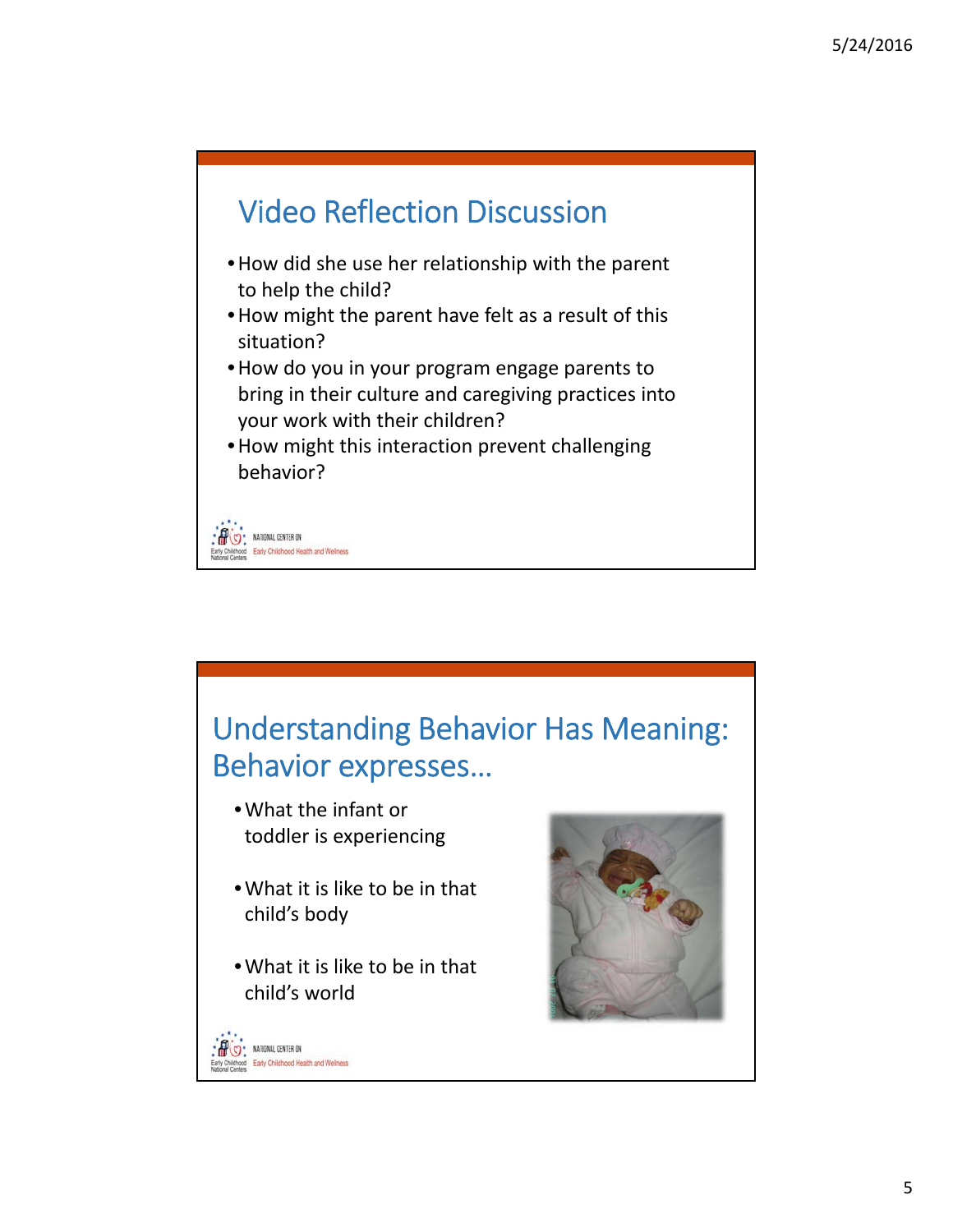### Understanding Behavior Has Meaning: Behavior Expresses…

- •I want something
- •I want to escape from something





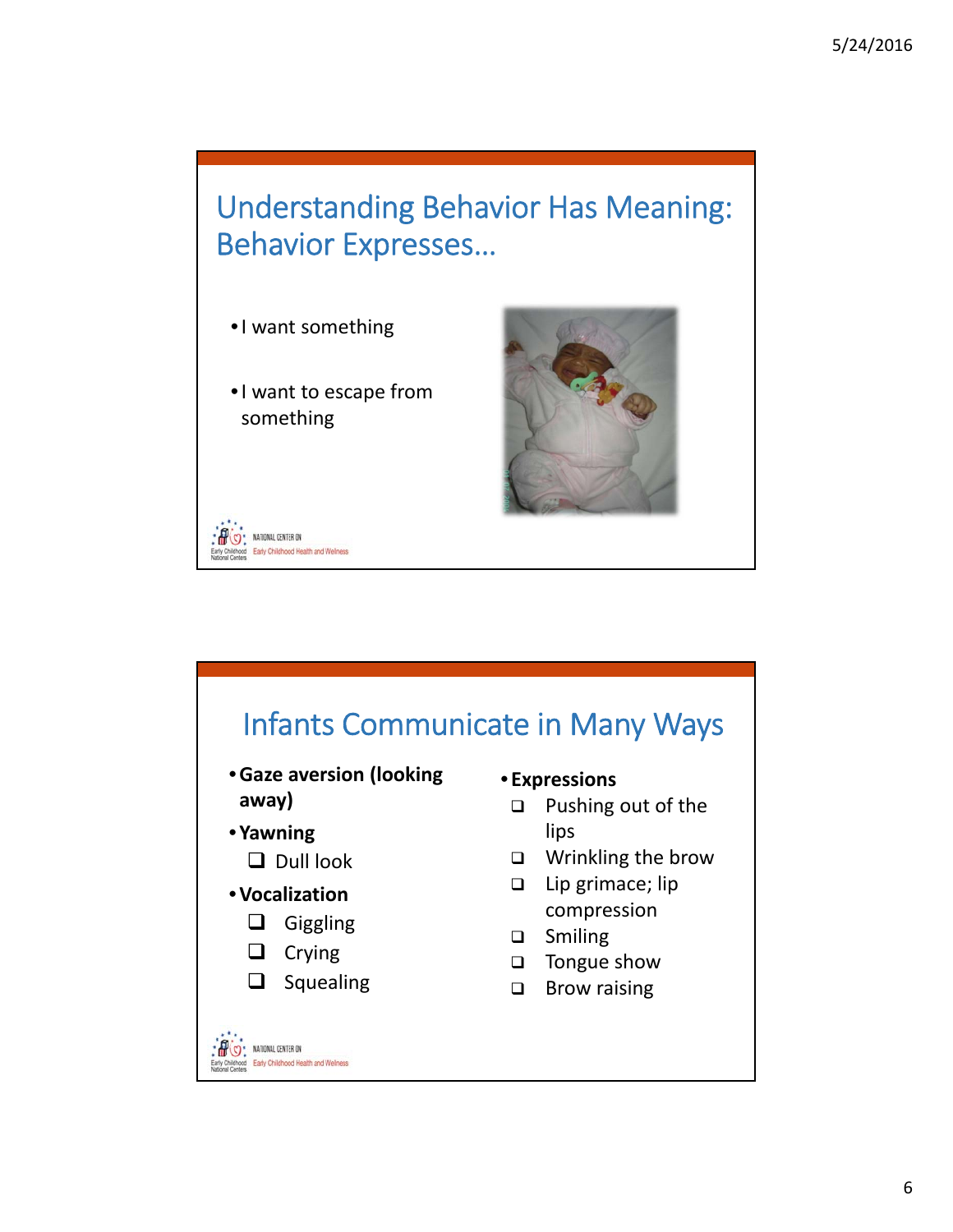

- **Yawning**  $\Box$  Dull look
- **Vocalization**
	- **Q** Giggling
	- $\Box$  Crying
	- $\Box$  Squealing

NATIONAL CENTER ON Early Childhood Health and Wellness

- the lips
- □ Wrinkling the brow
- $\Box$  Lip grimace; lip compression
- □ Smiling
- $\Box$  Tongue show
- □ Brow raising

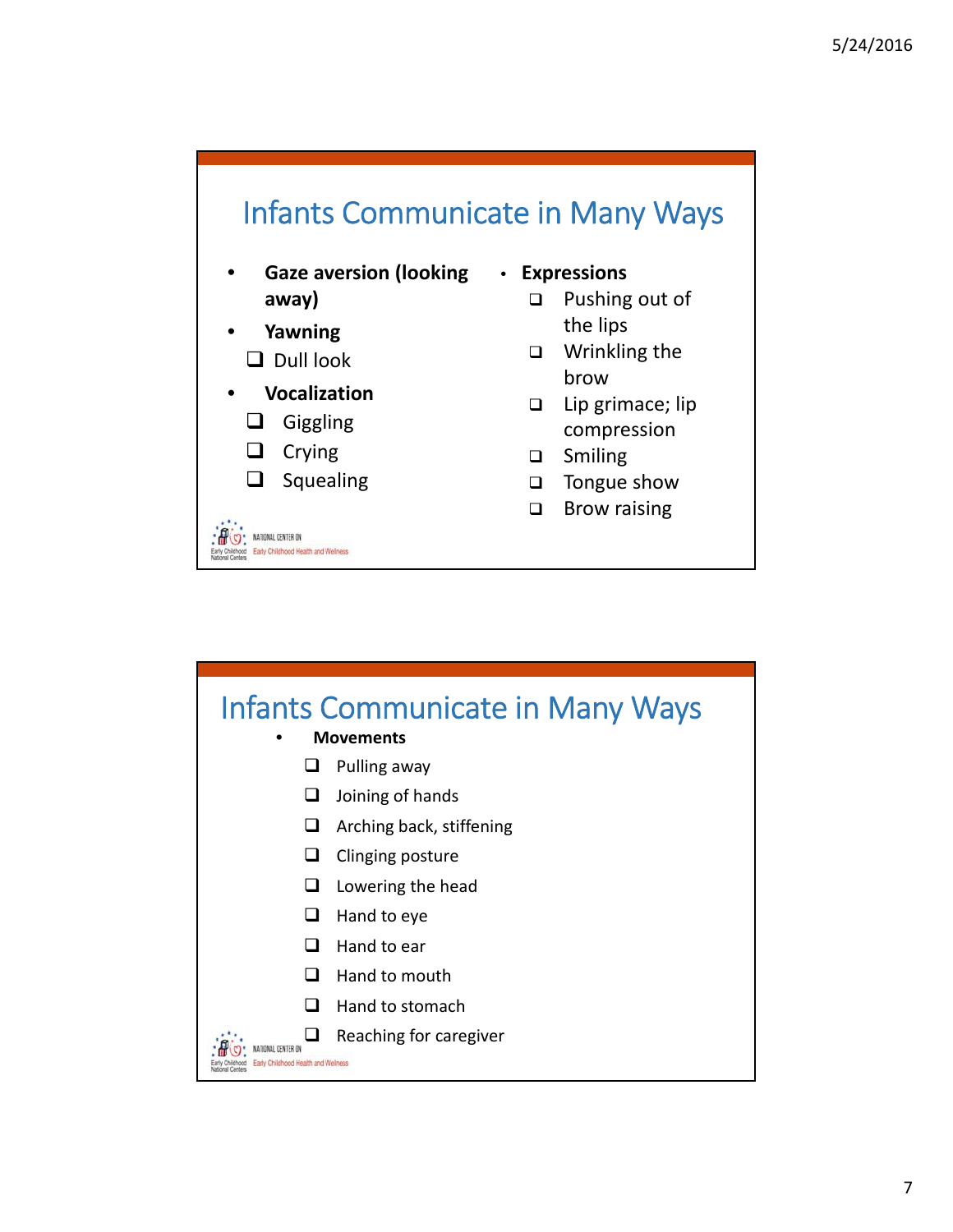

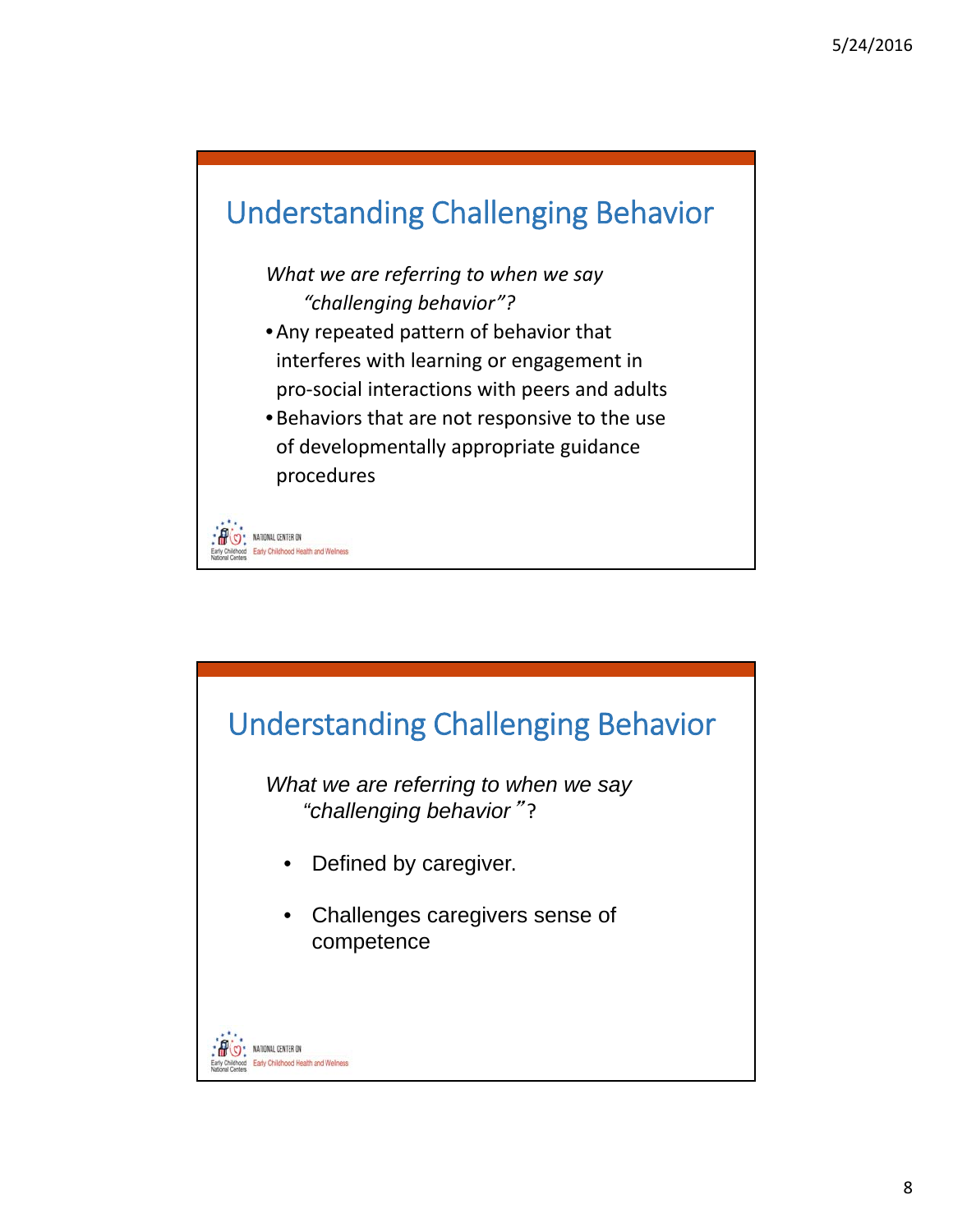# **What is Challenging Behavior?**



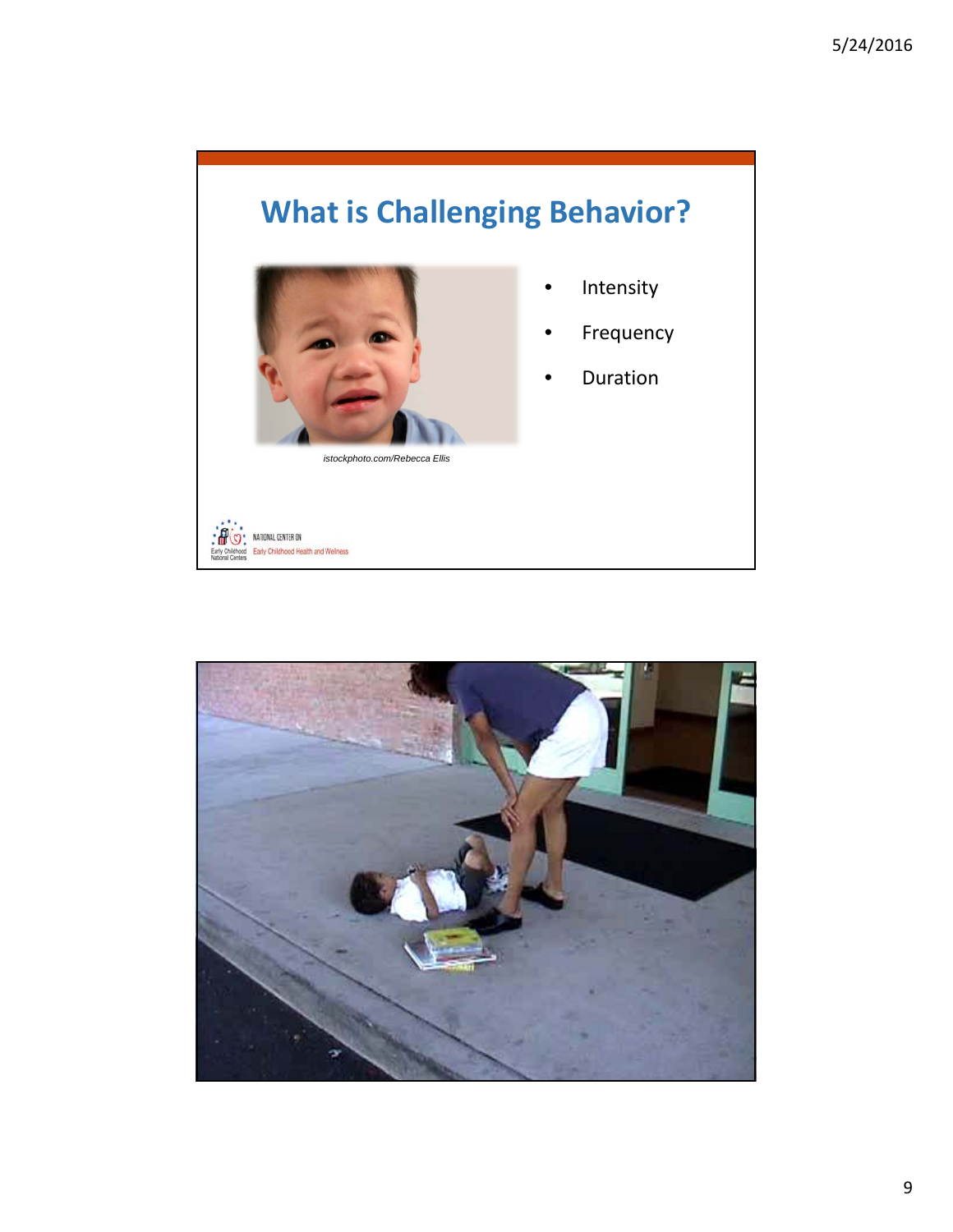

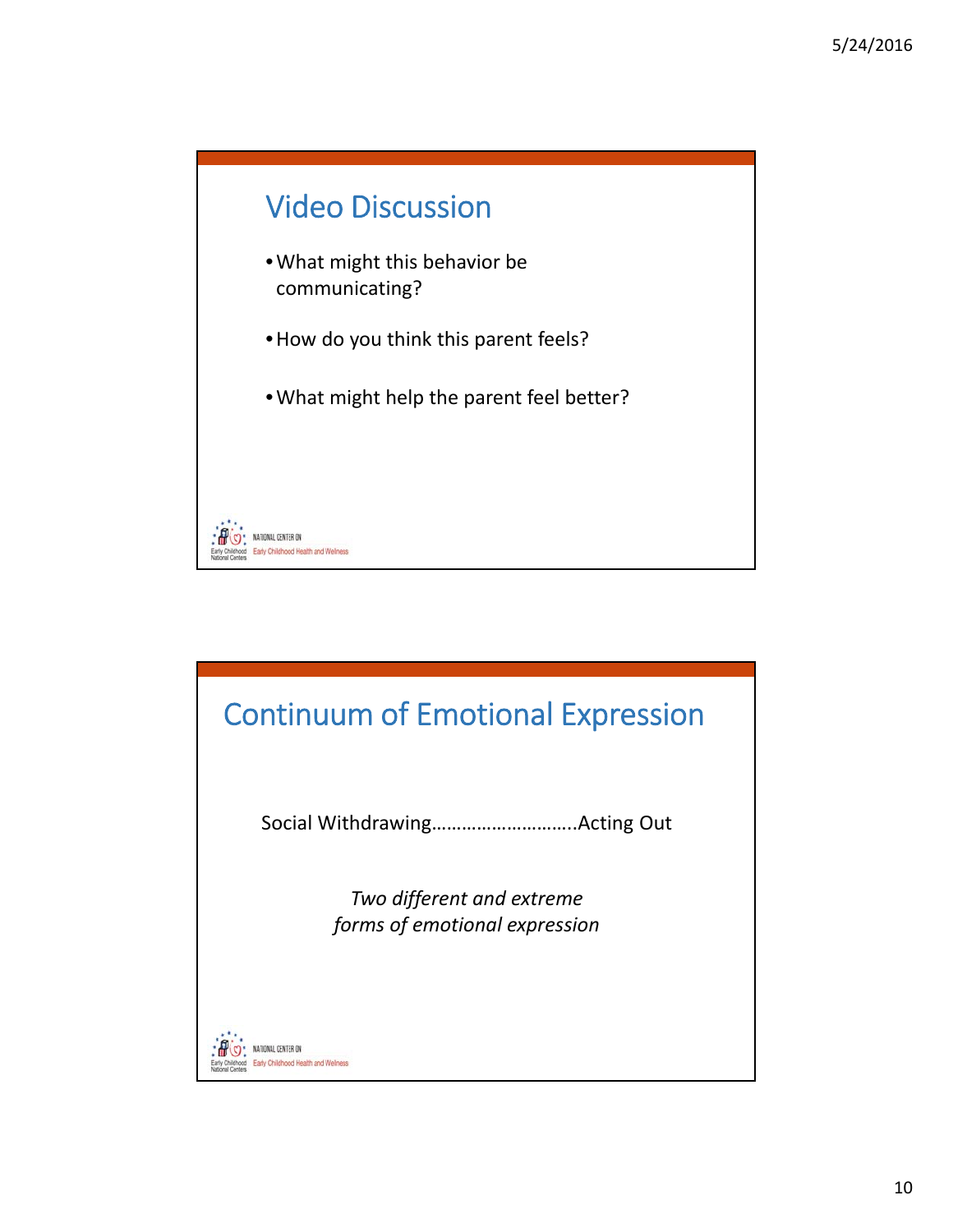# Acting‐Out Behaviors

- Fussing
- •Inconsolable crying
- Frequent or intense tantrums
- Pushing
- •Hitting
- •Biting
- Frequent throwing of things or knocking things down or destroying property
- Persistent refusal to allow or participate in activities
- •Harm to self or others

O MATIONAL CENTER ON od Early Childhood Health and Wellness

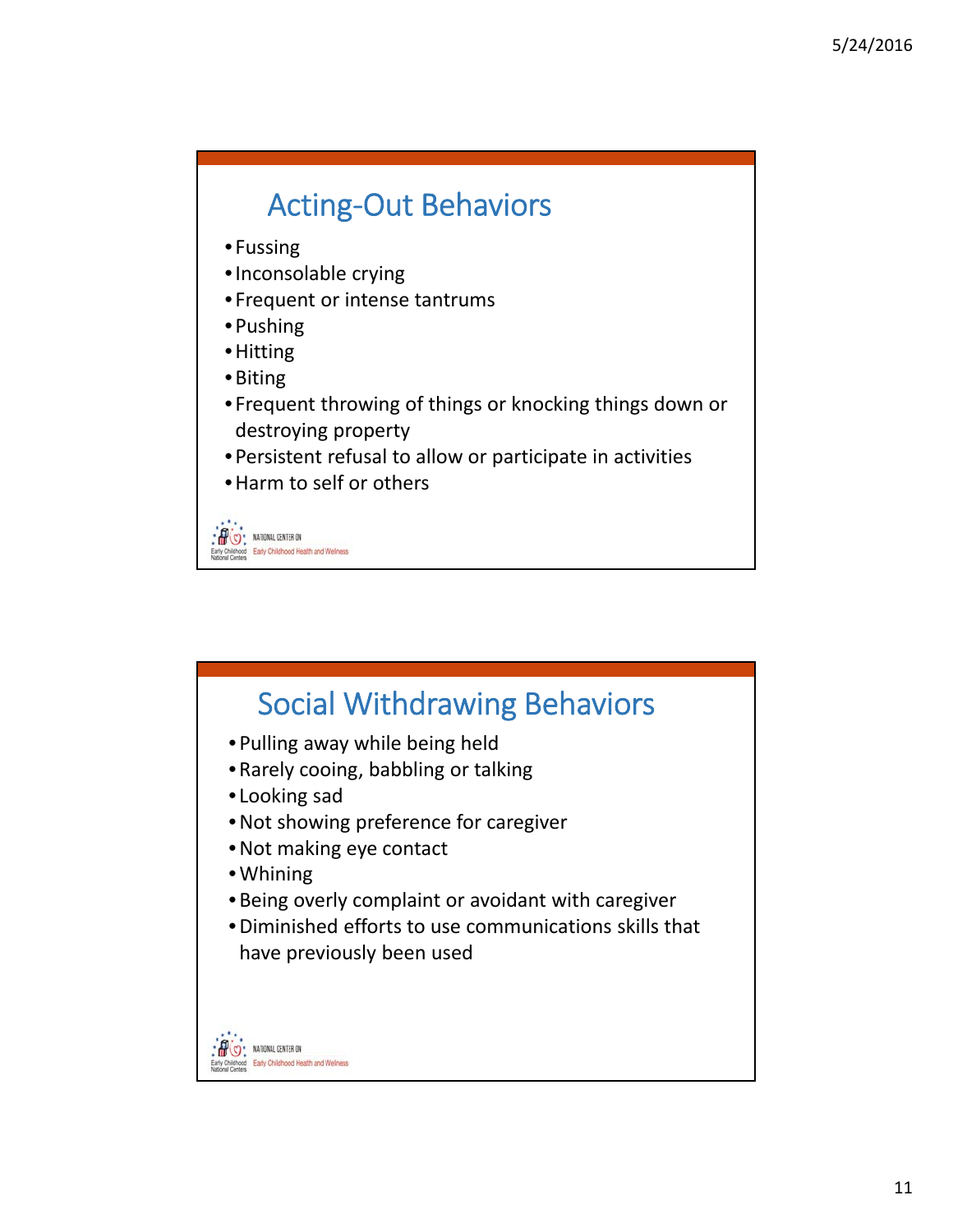

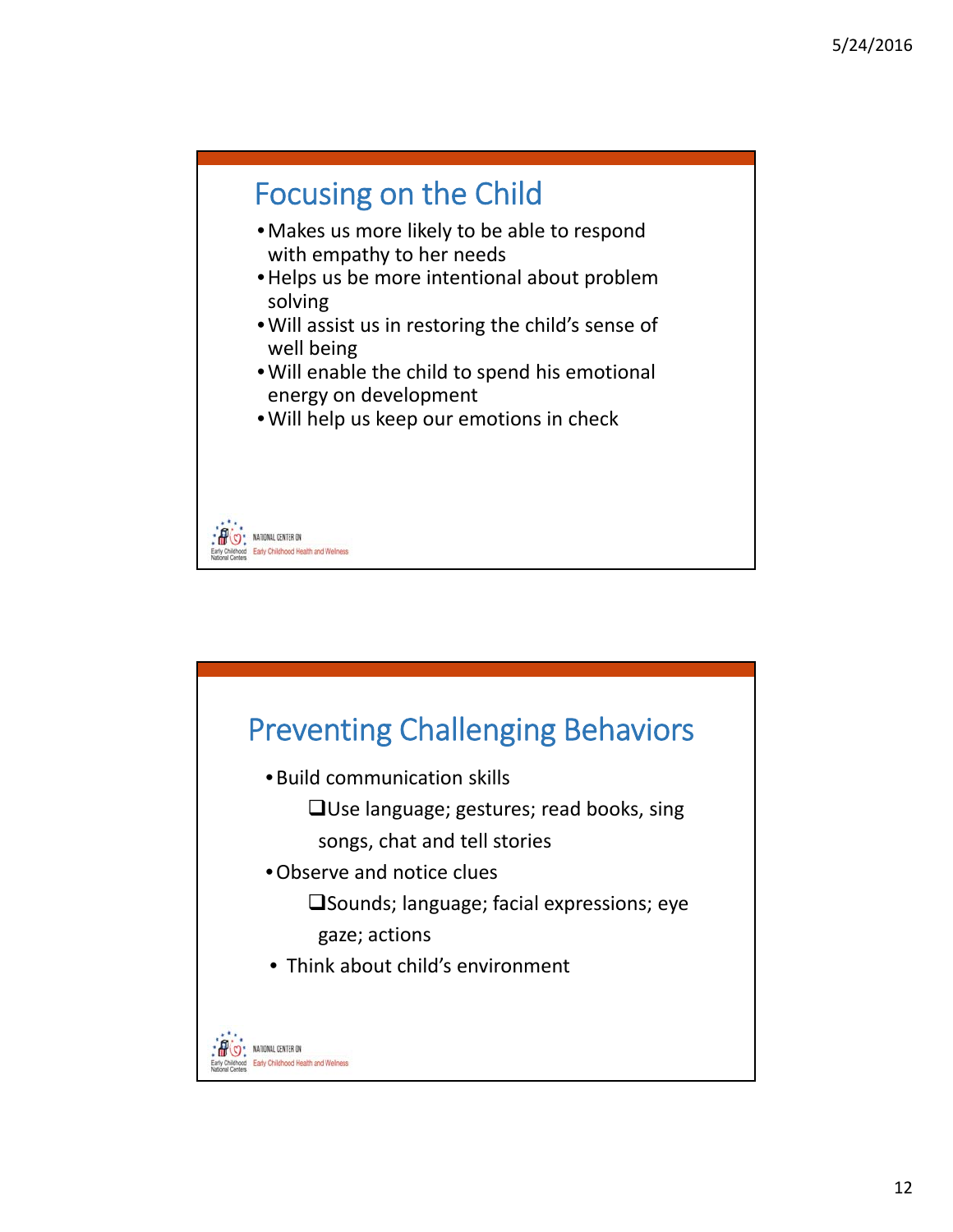

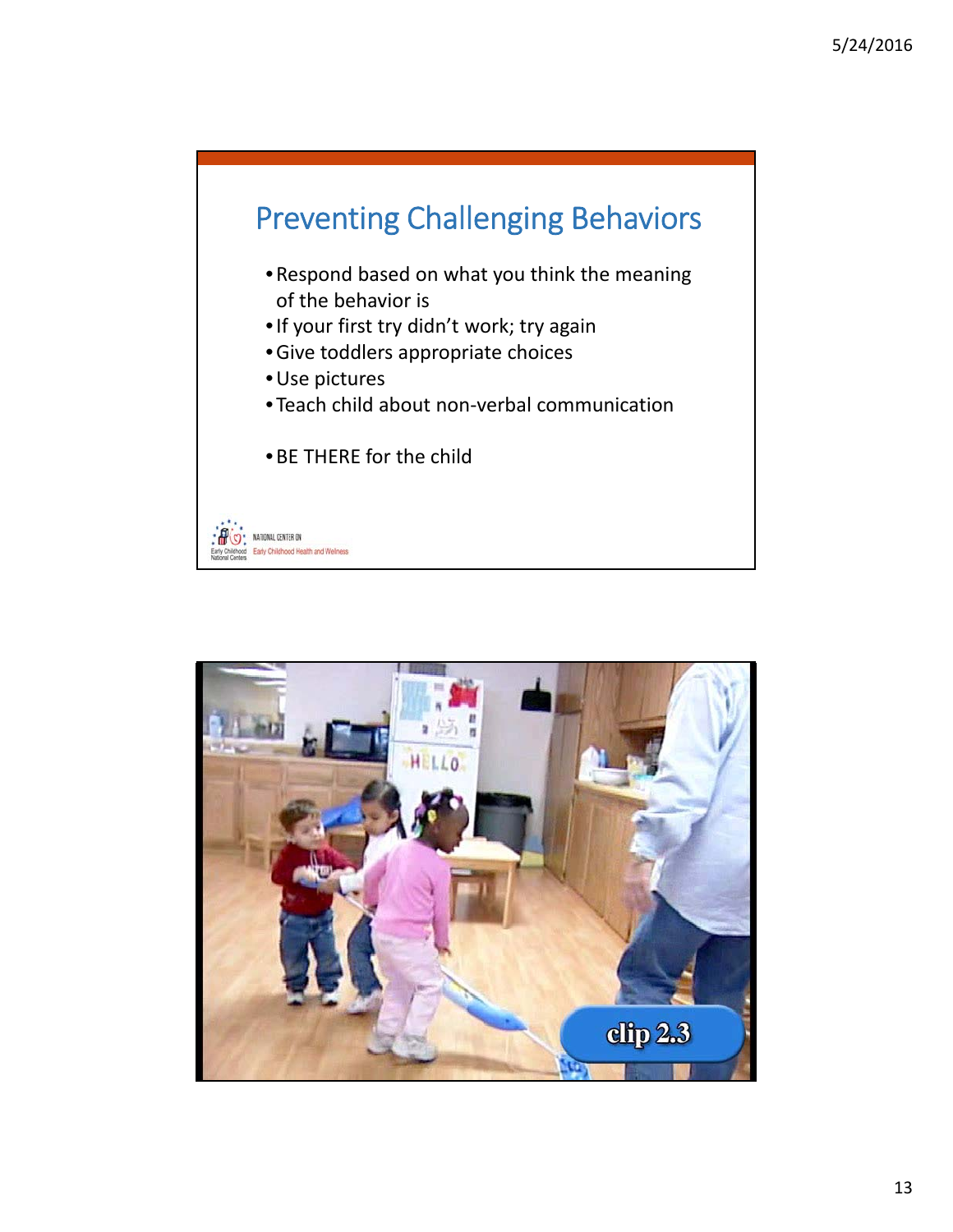### **Debrief**

- •What did this teacher do to promote children's positive behavior/prevent the development further challenging behavior?
- •What could she do to further develop these children's social emotional skills?

NATIONAL CENTER ON Early Childhood Health and Wellnes

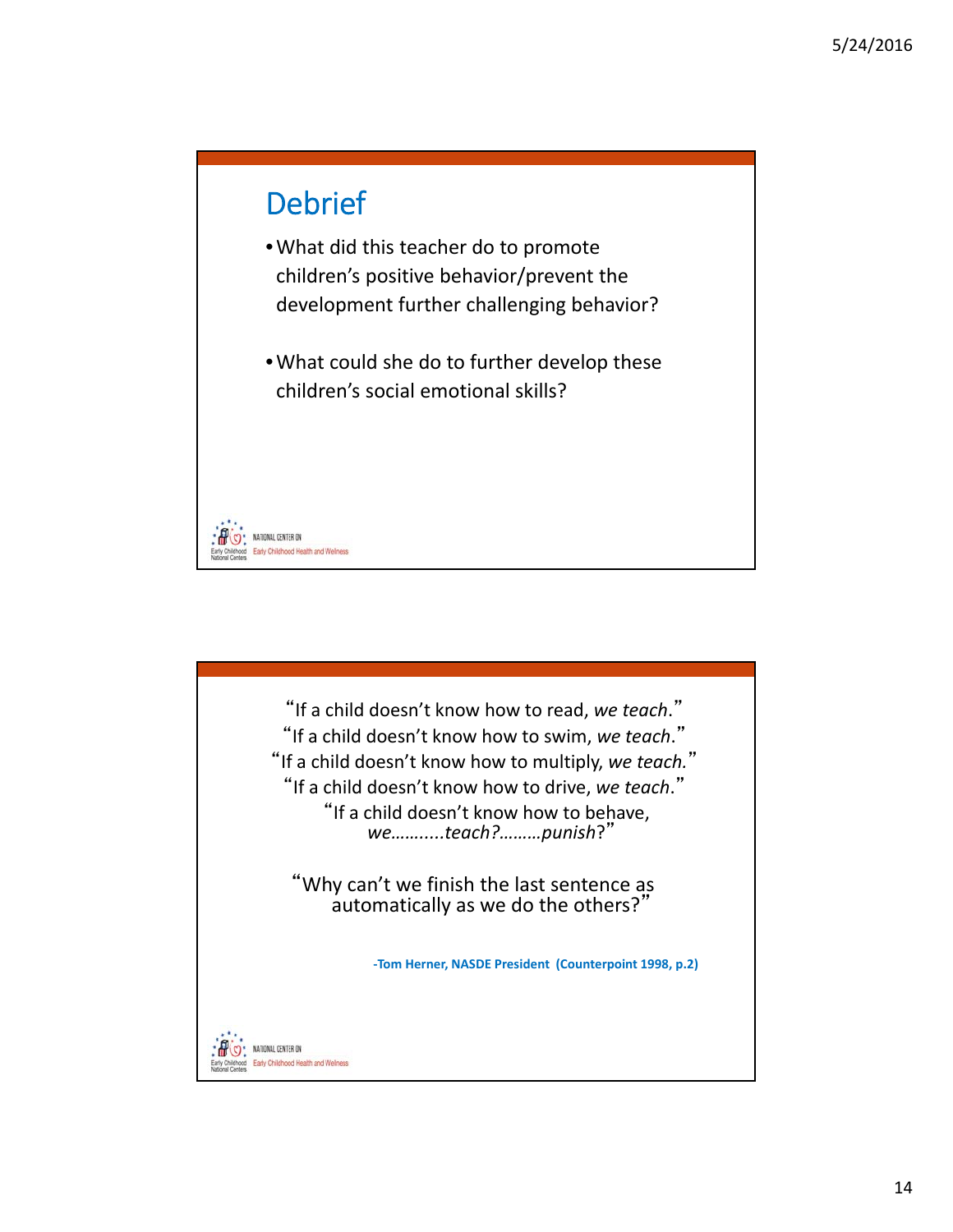# Challenging Behavior as Tip of the Iceberg



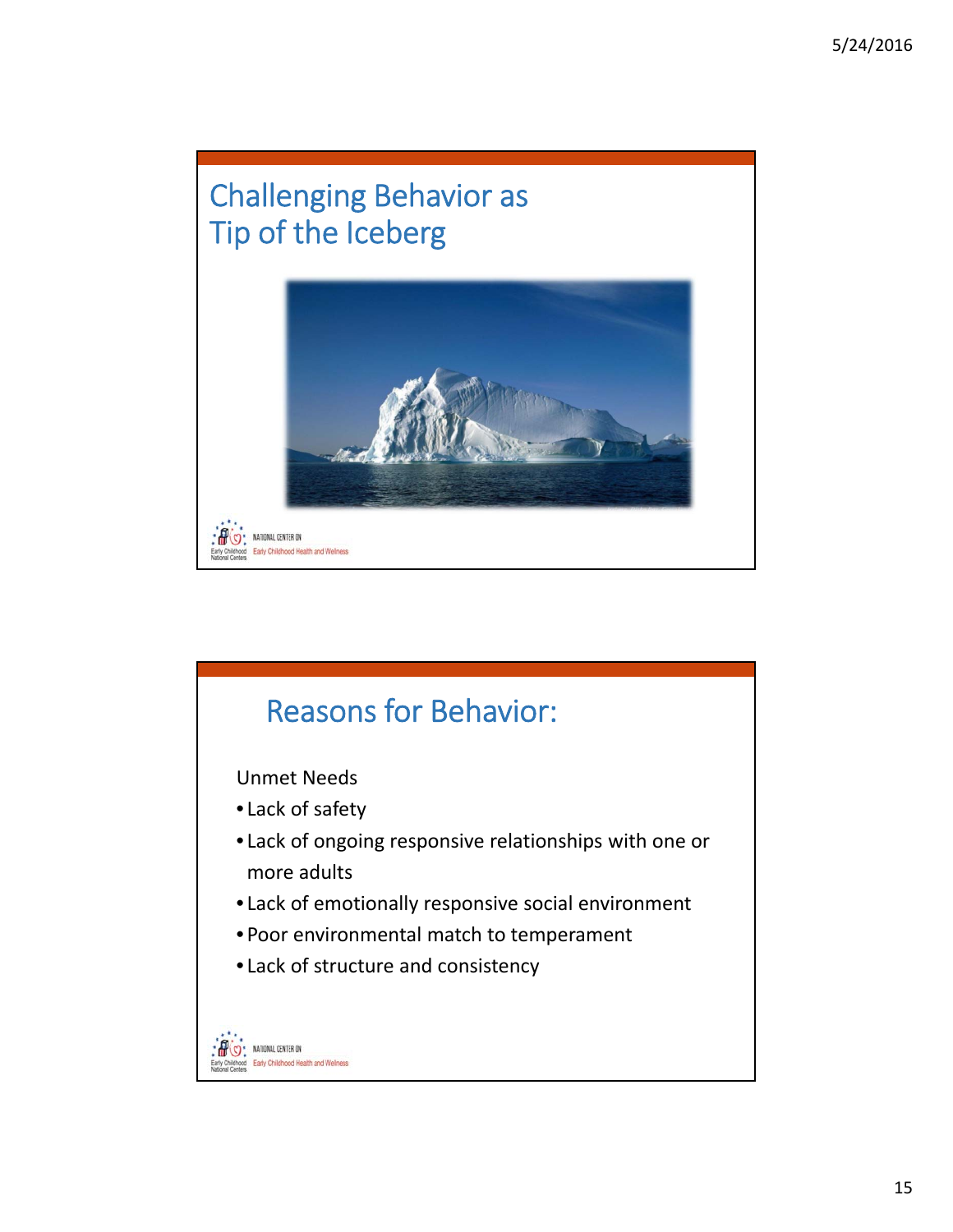### Reasons for Behavior:

Unmet Needs

- Poor nutrition
- •Medical issues/Health concerns/Pain
- Constitutional factors/biological chemistry
- Lacking stimulating environment; lacking opportunities for movement

NATIONAL CENTER ON Early Childhood Health and Wellness

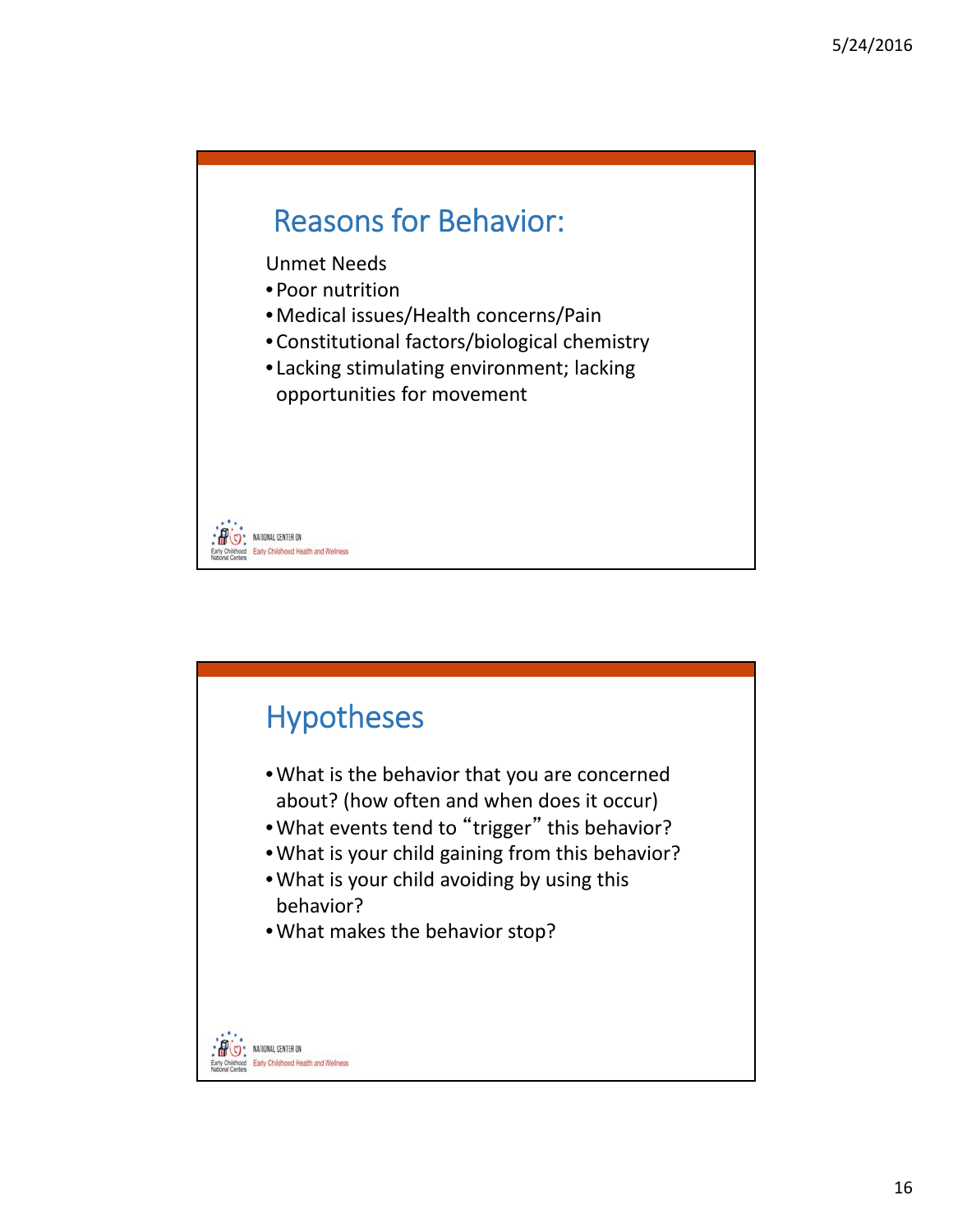

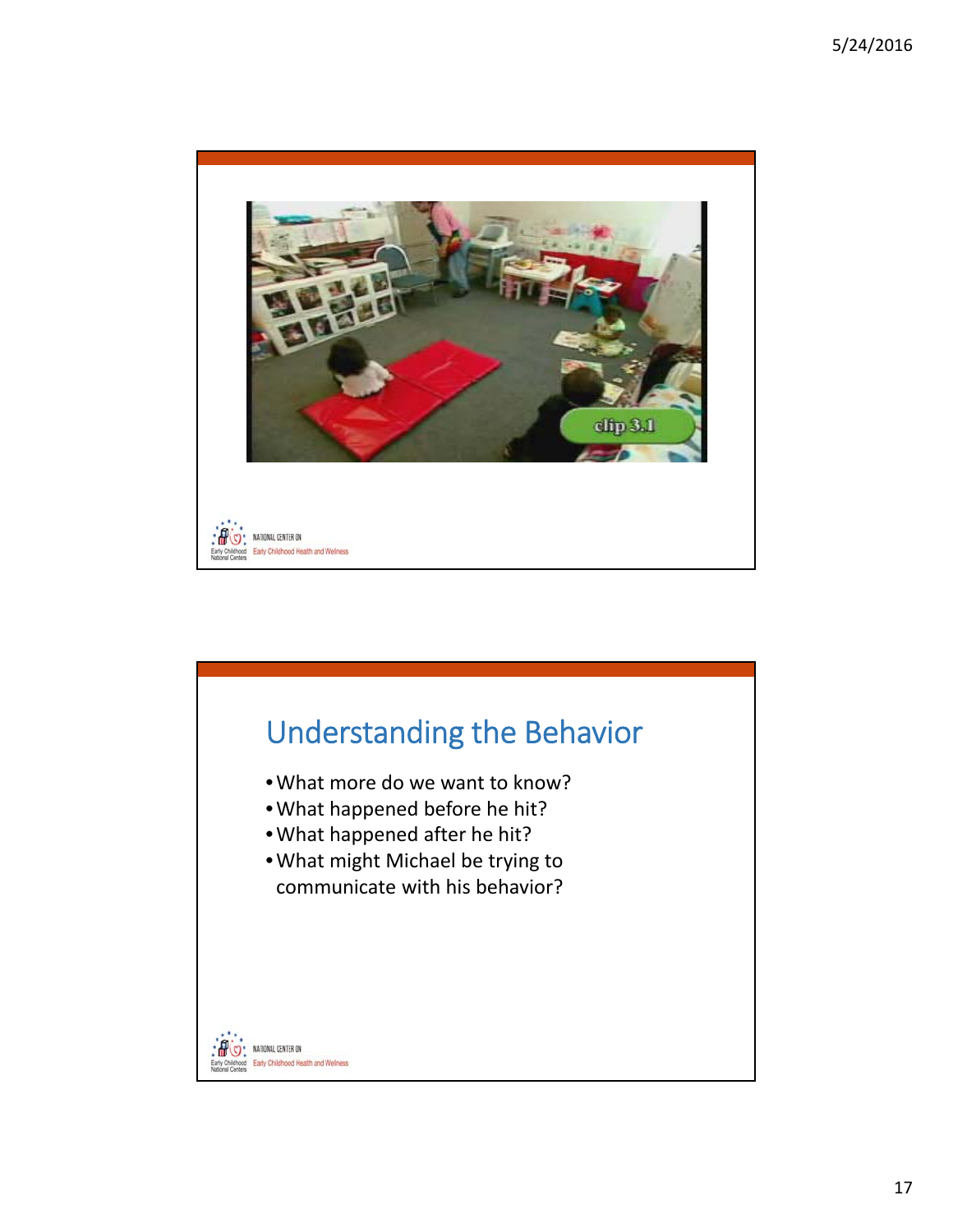

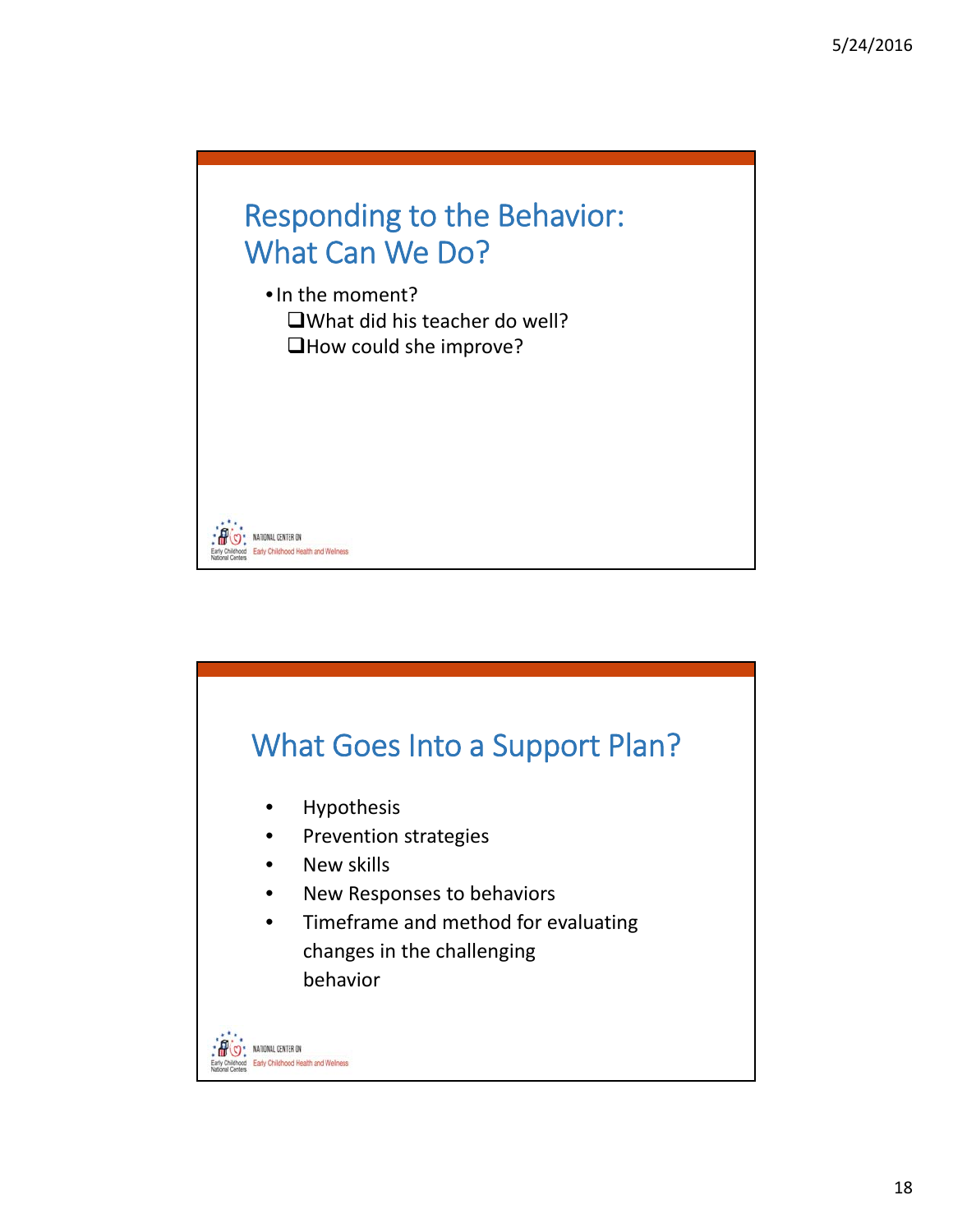# Responding to Distress

- Acknowledge distress
- Offer comfort
- Use words
- Be attuned (in sync) to child's individual needs
- Help the baby/toddler achieve the understood intention
- Be developmentally appropriate

NATIONAL CENTER ON Early Childhood Health and Wellness

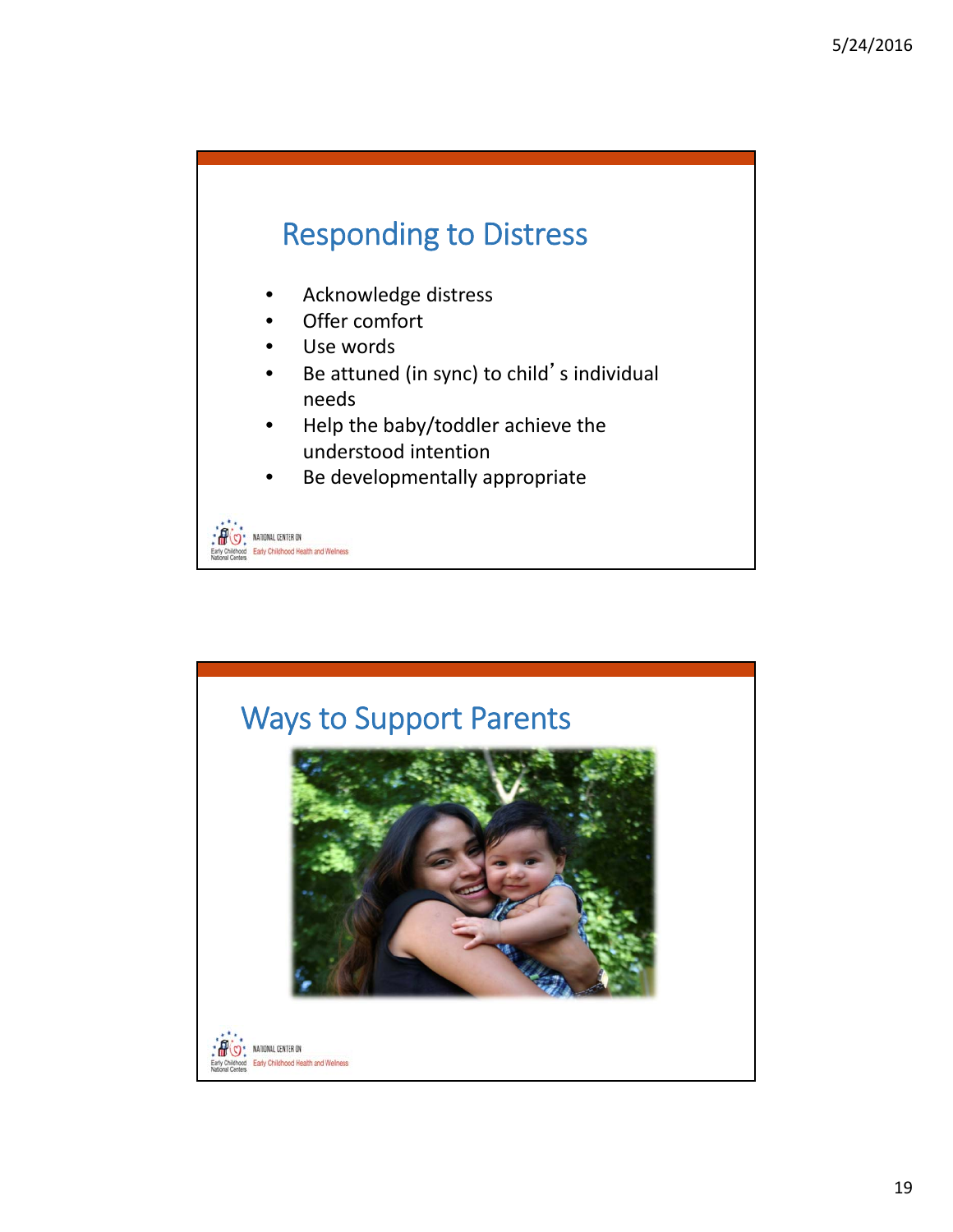

|                         | <b>Module 3</b>                                                                                                                                                            | Handout 3.7: Do's and Don'ts                                                                                                                                                                                        |
|-------------------------|----------------------------------------------------------------------------------------------------------------------------------------------------------------------------|---------------------------------------------------------------------------------------------------------------------------------------------------------------------------------------------------------------------|
|                         | <b>Talking with Families about Problem Behavior:</b><br><b>Do's and Don'ts</b>                                                                                             |                                                                                                                                                                                                                     |
|                         | Do                                                                                                                                                                         | Don't                                                                                                                                                                                                               |
| Talking with Families   | 1. Begin the discussion by expressing concern<br>about the child.                                                                                                          | 1. Begin the discussion by indicating that the<br>child's behavior is not tolerable.                                                                                                                                |
| about Problem Behavior: | 2. Let the parent know that your goal is to help<br>the child.                                                                                                             | 2. Indicate that the child must be punished or<br>"dealt with" by the parent.                                                                                                                                       |
| Do's and Don'ts         | 3. Ask the parent if he or she has experienced<br>similar situations and are concerned.                                                                                    | 3. Ask the parent if something has happened<br>at home to cause the behavior.                                                                                                                                       |
| Module 3                | 4. Tell the parent that you want to work with the<br>family to help the child develop appropriate<br>behavior and social skills.                                           | 4. Indicate that the parent should take action<br>to resolve the problem at home.                                                                                                                                   |
| Handout 3.7             | 5. Tell the parent about what is happening in the<br>classroom but only after the parent<br>understands that you are concerned about the<br>child, not blaming the family. | 5. Initiate the conversation by listing the<br>child's challenging behavior. Discussions<br>about challenging behavior should be<br>framed as "the child is having a difficult<br>time" rather than losing control. |
|                         | 6. Offer to work with the parent in the<br>development of a behavior support plan that<br>can be used at home and in the classroom.                                        | 6. Leave it up to the parent to manage<br>problems at home; develop a plan without<br>inviting family participation.                                                                                                |
|                         | 7. Emphasize that your focus will be to help the<br>child develop the skills needed to be<br>successful in the classroom. The child needs<br>instruction and support.      | 7. Let the parent believe that the child needs<br>more discipline.<br>8. Minimize the importance of helping the                                                                                                     |
|                         | 8. Stress that if you can work together, you are<br>more likely to be successful in helping the<br>child learn new skills.                                                 | family understand and implement positive<br>behavior support.                                                                                                                                                       |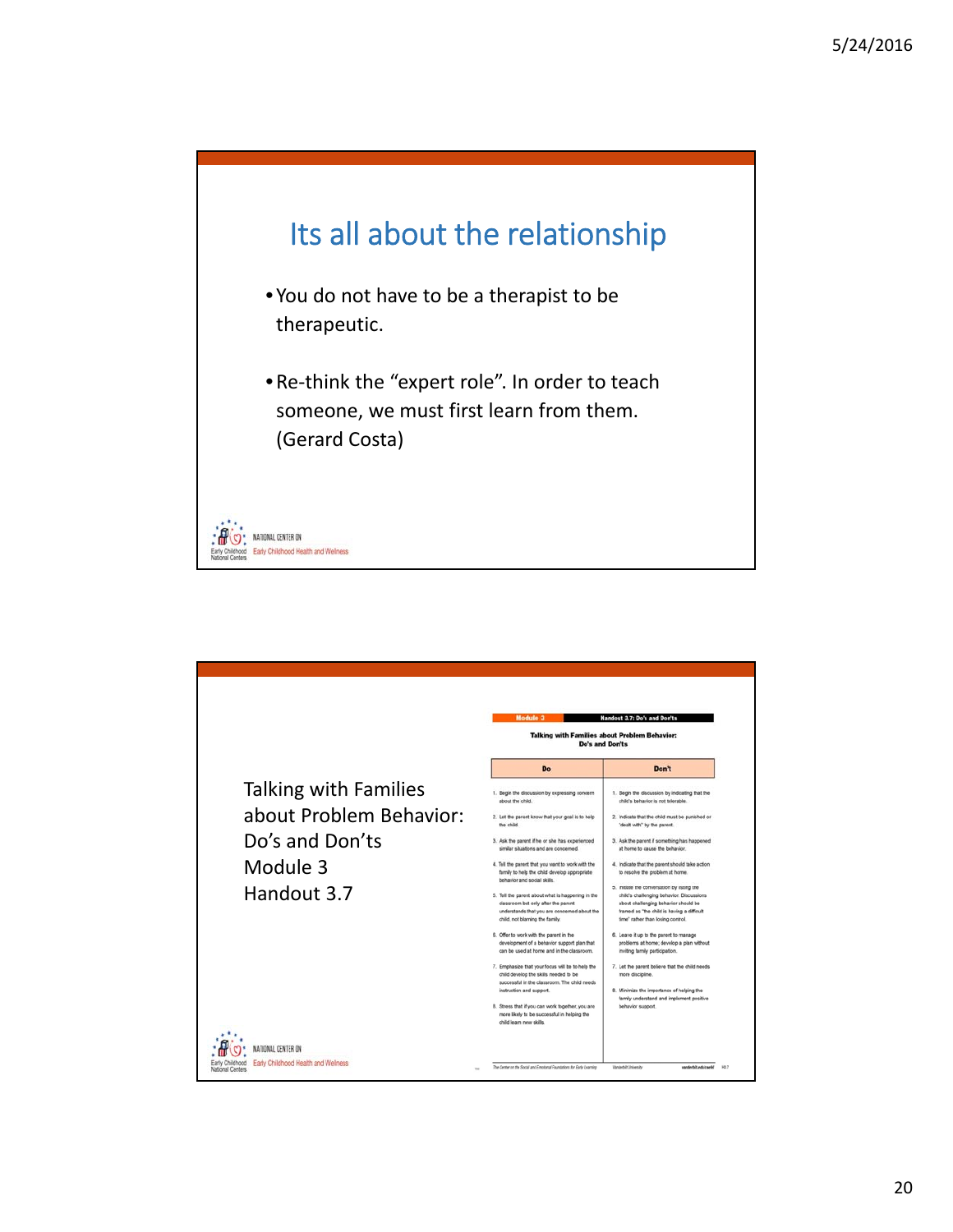

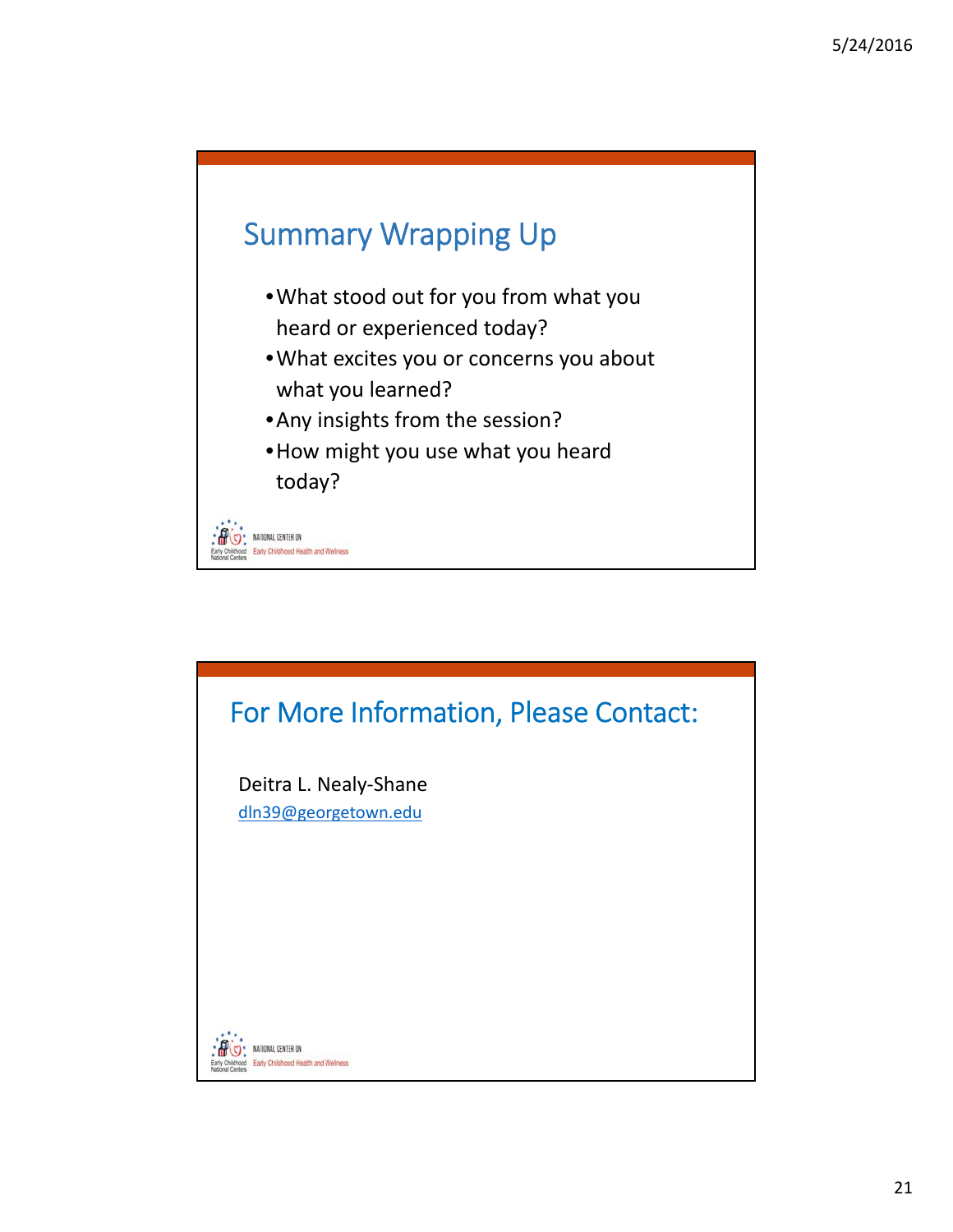National Center on Health Contact Information

Toll‐Free: 888‐227‐5125

Email: nchinfo@aap.org

Website: http://eclkc.ohs.acf.hhs.gov/hslc/tta‐ system/health/center

NATIONAL CENTER ON Н Early Childhood Health and Wellness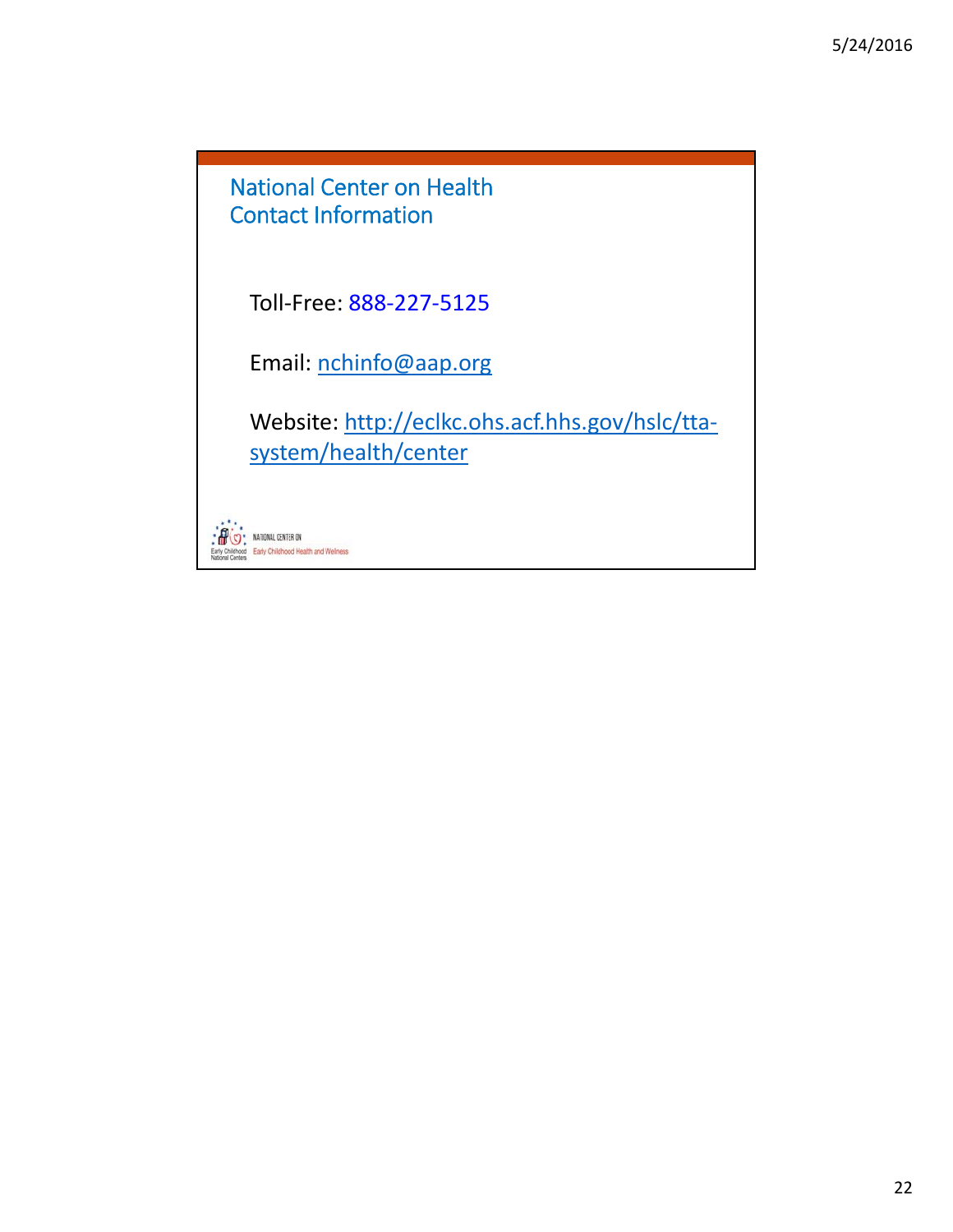### Talking with Families about Problem Behavior: Do's and Don'ts

| Do                                                                                                                                                                                                     | Don't                                                                                                                                                                                                               |
|--------------------------------------------------------------------------------------------------------------------------------------------------------------------------------------------------------|---------------------------------------------------------------------------------------------------------------------------------------------------------------------------------------------------------------------|
| 1. Share strengths of child with the family.<br>2. Let the family know you are feeling concerned<br>and want to do all you can to help their child<br>feel safe, happy, and successful in your setting | 1. Begin the discussion by indicating that the<br>child's behavior is not tolerable.<br>2. Indicate that the child must be punished or<br>"dealt with" by the parent.                                               |
| 3. Ask the parent if he or she has experienced<br>similar situations and are concerned.                                                                                                                | 3. Ask the parent if something has happened<br>at home to cause the behavior.                                                                                                                                       |
| 4. Tell the parent that you want to work with the<br>family to help the child develop appropriate<br>behavior and social skills.                                                                       | 4. Indicate that the parent should take action<br>to resolve the problem at home.                                                                                                                                   |
| 5. Tell the parent about what is happening in the<br>classroom but only after the parent<br>understands that you are concerned about the<br>child, not blaming the family.                             | 5. Initiate the conversation by listing the<br>child's challenging behavior. Discussions<br>about challenging behavior should be<br>framed as "the child is having a difficult<br>time" rather than losing control. |
| 6. Offer to work with the parent in the<br>development of a behavior support plan that<br>can be used at home and in the classroom.                                                                    | 6. Leave it up to the parent to manage<br>problems at home; develop a plan without<br>inviting family participation.                                                                                                |
| 7. Emphasize that your focus will be to help the<br>child develop the skills needed to be<br>successful in the classroom. The child needs                                                              | 7. Let the parent believe that the child needs<br>more discipline.                                                                                                                                                  |
| instruction and support.<br>8. Stress that if you can work together, you are<br>more likely to be successful in helping the<br>child learn new skills.                                                 | 8. Minimize the importance of helping the<br>family understand and implement positive<br>behavior support.                                                                                                          |

11/11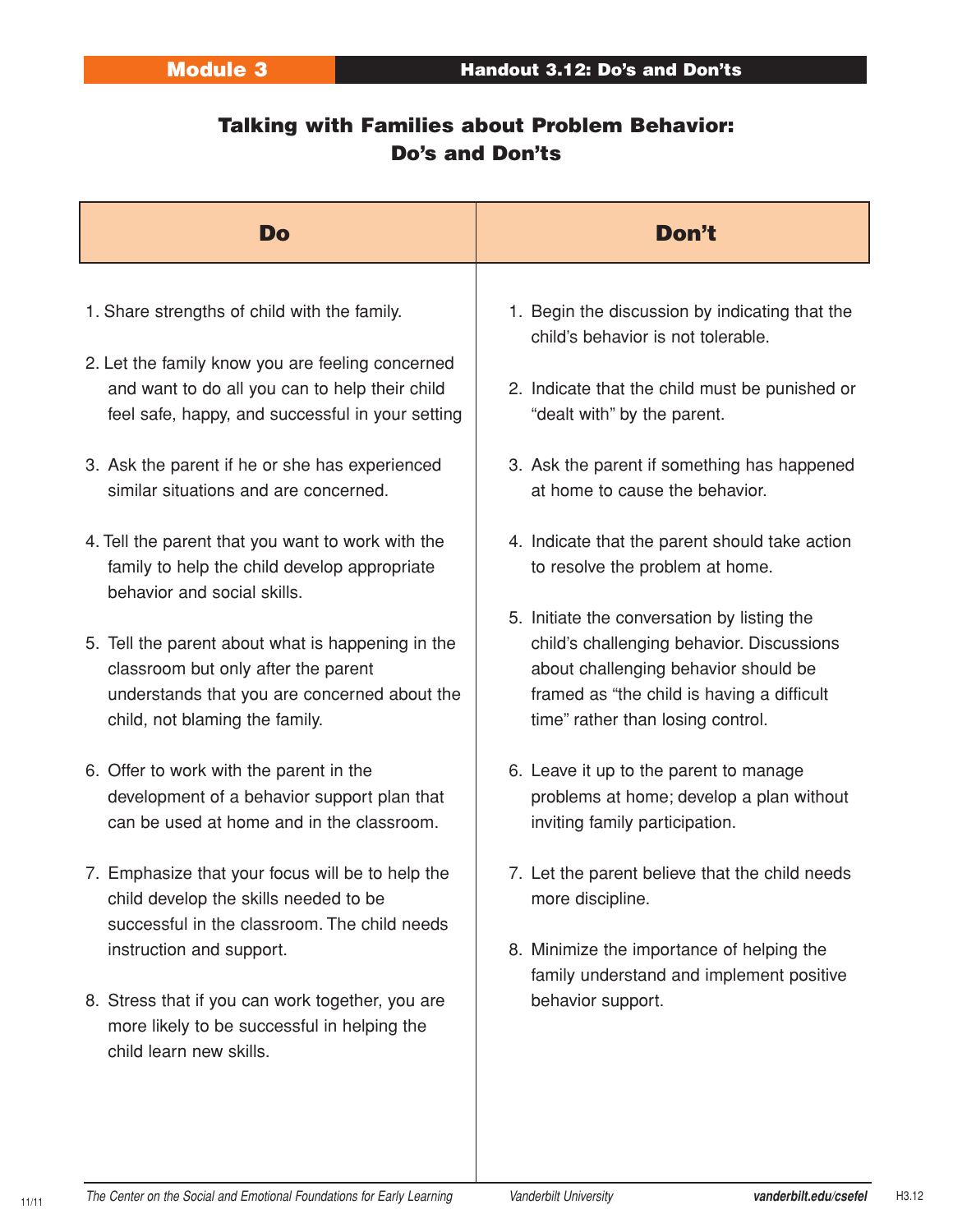### **Strategies for Responding to Infant and Toddlers' Challenging Behavior and Supporting Infant and Toddlers' Social Emotional Development**

#### **Social Emotional Development Goal**

#### **Help Child to:**

Experience, regulate and express emotions Form close and secure interpersonal relationships Explore the environment and learn

#### **All Strategies for Responding to Infant and Toddler Challenging Behavior Should Meet the Following Criteria:**

Acknowledge distress Offer comfort Use words Be attuned to (or in sync with) the child's individualized needs Help the child achieve the understood intention Be developmentally appropriate

#### **Example Strategies:**

#### **Systematic strategies**

- Observe to understand the meaning of the behavior
- Track and document frequency, duration, and intensity
- Chart time of day behavior occurs
- Use self reflection to appropriately respond to behavior
- Share reflections/access thoughts and opinions of others
- Attempt to understand and empathize with the child's experience
- Monitor progress of social emotional skill development and concerning behavior reduction

#### **Strategies to soothe**

- Shush (e.g. saying, "shhhhhhhhhh, shhhhhhhh"), white noise (e.g. running a vacuum cleaner, white noise machine, or hair dryer)
- Rock
- Hold, carry, use slings or carriers to keep child close to one's body
- Hold baby on side or stomach
- Outside time, fresh air
- Sing
- Encourage sucking (pacifier, fingers)
- Swaddle
- Encourage transitional objects of comfort (e.g. blankets, dolls, stuffed toy, etc.)
- Stay calm
- Stay physically close